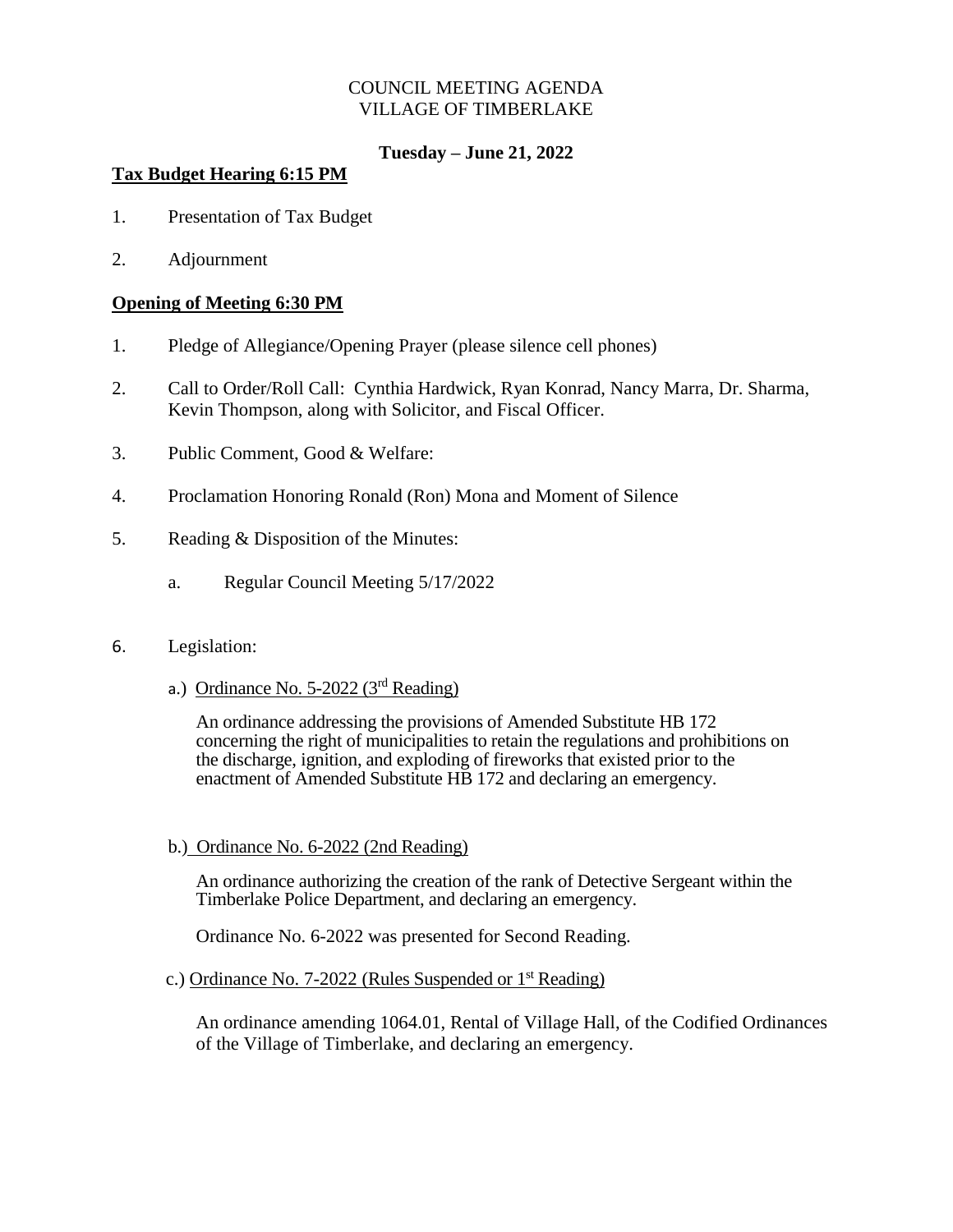### d.) Ordinance No. 8-2022 (Rules Suspended or 1st Reading)

An ordinance amending 1064.02, Rental of Village Hall Pavilion, of the Codified Ordinances of the Village of Timberlake, and declaring an emergency.

#### e.) Ordinance No. 9-2022 (Rules Suspended or 1<sup>st</sup> Reading)- Need text from Mr. O'Leary

An ordinance amending section 13.1 of the Village of Timberlake Personnel Policies and Procedures Manual, and permitting all employees regardless of hours worked during a week to be eligible for Holiday Pay on those holidays listed in section 13.2, and declaring an emergency

### f.) Resolution No. 2022-26 (Rules Suspended)

A resolution approving the proposed Tax Budget in the form attached hereto for the Village of Timberlake, Ohio, for Fiscal Year 2023, and declaring an emergency.

### g.) Resolution No. 2022-27 (Rules Suspended)

A resolution by the Village of Timberlake, declaring it necessary to levy a renewal of 4.2 mill tax in excess of the ten (10) mill limitation and requesting the Lake County Auditor to certify to the Village of Timberlake the current tax valuation of the Village of Timberlake and the dollar amount of revenue that would be generated by the renewal of a 4.2 mill tax.

# *Please note: this is a replacement Resolution correcting two code references at the request of Lake County and the State of Ohio.*

h.) Resolution No. 2022-28 (Rules Suspended)

A resolution authorizing the Mayor to promote certain Police Officers of the Police Department, and declaring an emergency.

7. Reports:

a. Mayor:

- b. Solicitor:
- c. Council Members:

Cynthia Hardwick-

Ryan Konrad-

Nancy Marra-

Dr. Ritu Sharma-